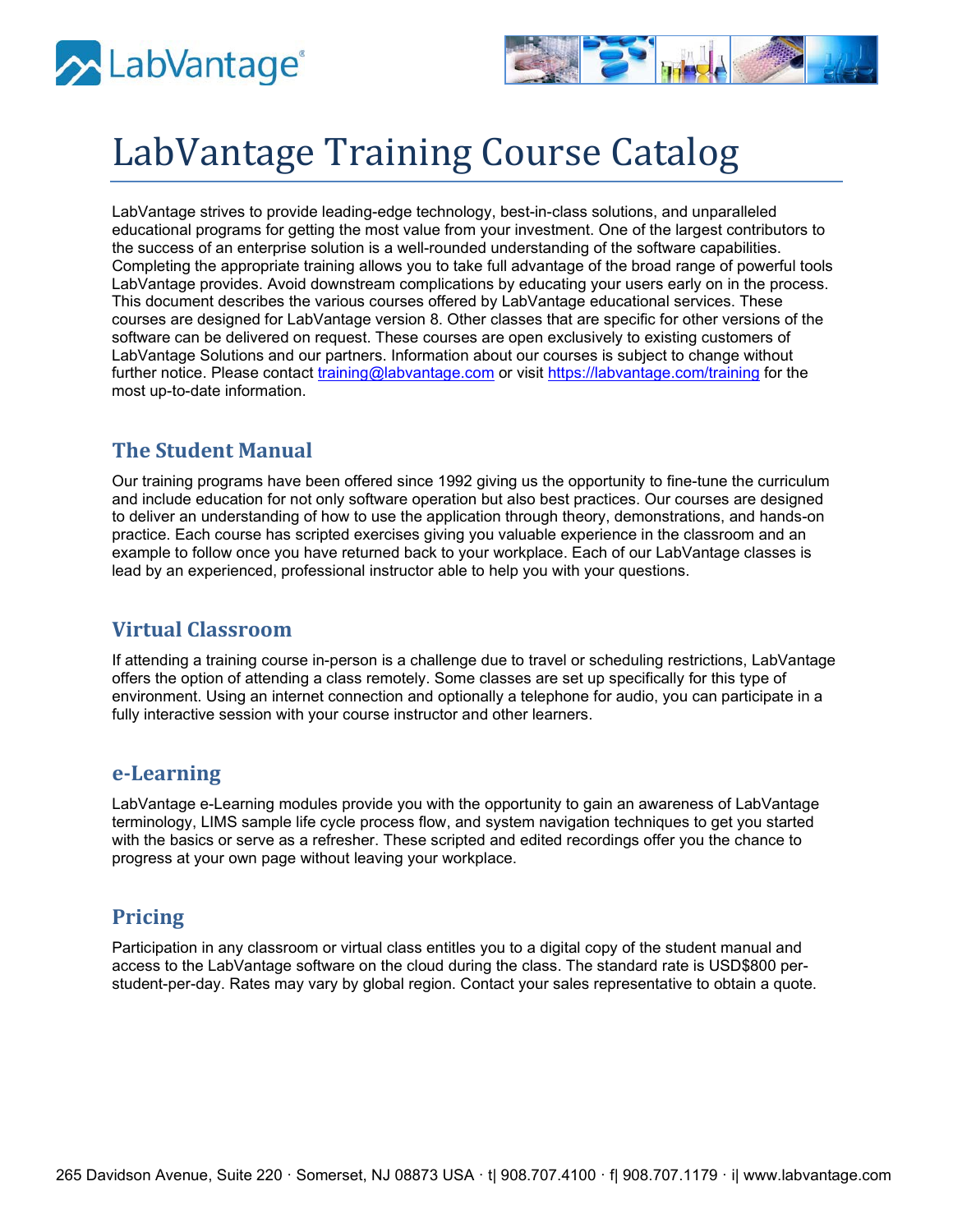



# **Table of Contents**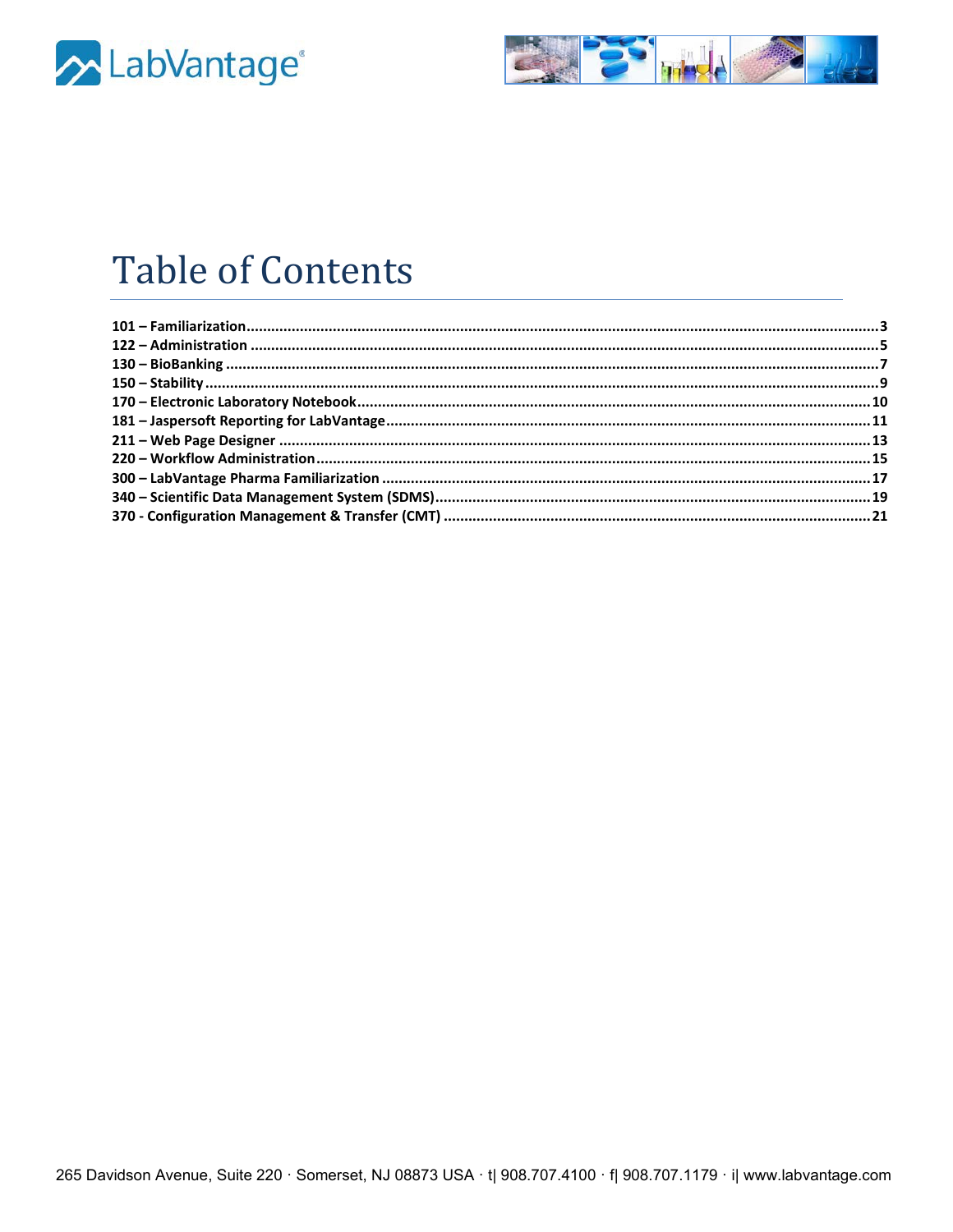



# <span id="page-2-0"></span>**101 – Familiarization**

This three-day course teaches you the basics of how to operate the LabVantage software using the LIMS site map. From logging a sample to managing a request and all process points in between, you will gain experience in using LabVantage to record and maintain your laboratory's vital data. As an end-user you will learn how to take advantage of the rich feature sets built into the solution allowing you to focus more on the science and less on the software. As an administrator, before you begin configuring or reconfiguring your LabVantage application, you may want to understand how your end-users are going to interact with the software and the terminology used within. Working examples are provided during handson instruction.

#### **Target Audience**

This is an introductory level course with no knowledge of LabVantage software required. This course is intended for those who will need to understand the process flow of data through the application including but not limited to samples being logged, test results being entered, data being reviewed, and reports being issued.

- 1. **Overview:** What is LabVantage? How does it work? Connecting to the application. Universal interface features. Understanding security. Navigation techniques. Using the help system.
- 2. **Site Maps:** What features are available to different user groups? Where do I go to access these features? Who will be responsible for different types of administration? Using charts and graphs to prioritize work.
- 3. **Master Data:** How does LabVantage promote consistent record-keeping? What terminology does LabVantage use to represent different types of laboratory data? Understanding how the software promotes efficiency and precision through data harmonization.
- 4. **Sample Life Cycle:** How does LabVantage treat data as it flows from one process phase to the next? What is the status of a sample telling me? When does the data get locked to prevent further unauthorized changes? Utilizing various pages to record sample information, receive samples, enter test results, review for accuracy and approve data before releasing and disposing. Incoming samples can be stored in many different places. Banks of shelves, refrigerators, freezers, and incubators house many different samples. Assigning a location makes finding them a snap!
- 5. **Queries, Searches, and Reporting:** I know the data is in there, how to I retrieve it? Take advantage of the search bar, categories, folders, ad-hoc search, dashboards and system search to give you a picture of what is happening with your data. Just as important as putting data in, is getting data out. Learn how LabVantage incorporates various reports to show you your key performance indicators.
- 6. **Batches:** How do testing tasks get grouped and assigned to analysts? When manufacturing a finished product, how is the data structured to support genealogy? Learn how samples are grouped, tests are grouped and manufacturing stages are grouped to facilitate multiple business and laboratory practices.
- 7. **Request Management:** In what ways can I group samples together to keep track of them?Now that a group of samples is completed, what should happen next?
- 8. **Instruments and Analysts:** Keeping track of who performed a test using which instrument is important when it comes to audits, investigations, and reporting. Gain experience in recording instrument calibrations and analyst training.
- 9. **Consumables:** An important part of any laboratory test is keeping track of those substances that factor into the results obtained. This could include solutions that are purchased or mixed using raw materials to make standards for measuring samples of unknown concentration. Manage inventory of your stockroom supplies.
- 10. **Stability:** Evaluate the performance of your products over time. Execute work orders to pull samples from inventory and keep track of stability study progress.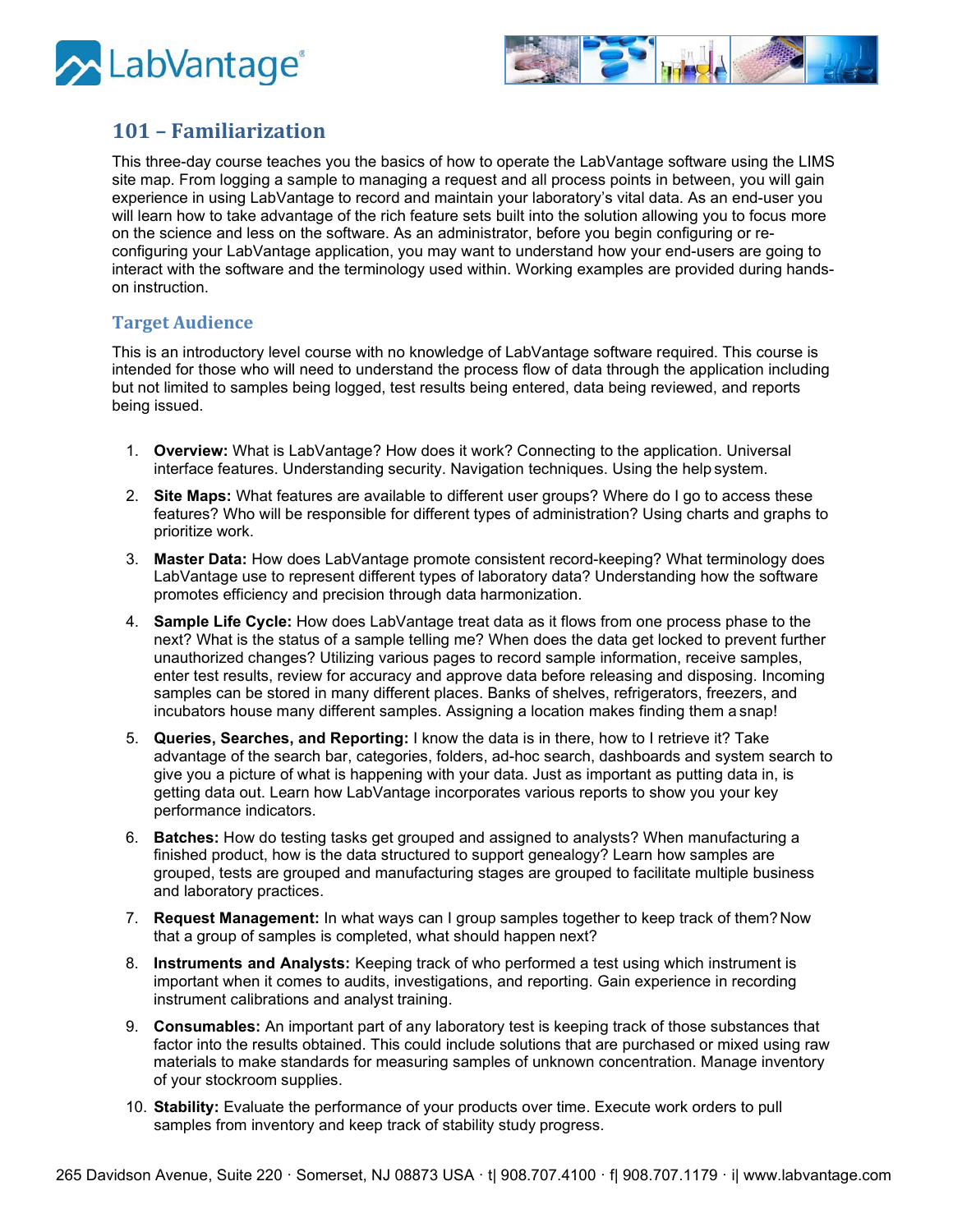



# **101 – Familiarization (continued)**

### **Typical daily agenda**

| Day One           | Day Two                    | Day Three                |
|-------------------|----------------------------|--------------------------|
| Overview          | <b>Performing Searches</b> | Instruments and Analysts |
| Site Maps         | <b>Batches</b>             | Consumables              |
| Master Data       | <b>Request Management</b>  | Stability                |
| Sample Life Cycle |                            | Review                   |
|                   |                            |                          |

### **The Materials**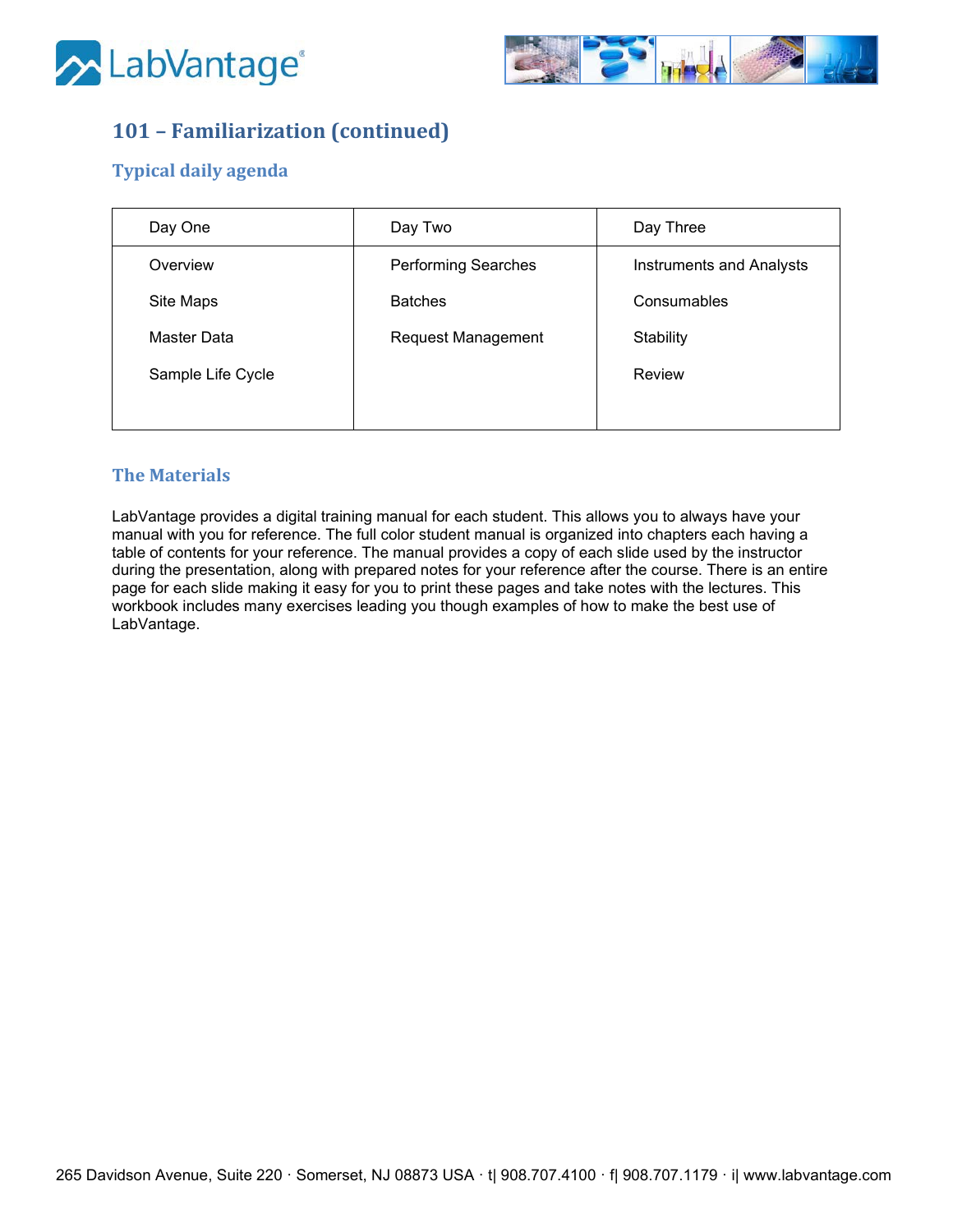



## <span id="page-4-0"></span>**122 – Administration**

A four-day course tailored for administrators. You will learn how to create master data and configure LabVantage to suit the data management needs of your company. As a data architect, you will gain hands-on experience in building: tests to include parameters; parameter lists; calculations and units; limits such as detection limits and specifications; approvals and approval types; schedule plans; instruments and analysts certifications. You will also learn how to perform some application administration such as configuring user security, creating dashboards, changing the table structure and web page design.

#### **Target Audience**

The LabVantage application has features that can be broadly divided among three user groups: Application Administration, Laboratory Administration, and daily lab operations. This course addresses two of those user groups: Laboratory Administrators and Application Administrators. This class is the foundation for understanding other administrator-level topics such as report design, web page design, workflow design and other administration concerns specific to your chosen modules.

- 1. **Overview**: What is the component architecture of LabVantage? How do I start JBoss as a service? Accessing the server and application logs and managing them through the LabVantage application. The LabVantage console, how to log in and use its basic functionality.
- 2. **User Security**: Data security concepts of LabVantage. How to enable and configure departmental security for shielding data. Restricting access to modules. Understanding the role-based security module. Restricting access to web pages and functionality. Grouping roles together using job types and assigning job types to users.
- 3. **Parameters, Parameter Lists, and Test Methods**: Gain experience in constructing your laboratory's master data to model the types of tests you perform on your samples.
- 4. **Tests**: Configure your test methods to handle calculation functions, rounding, unit conversions, detection limits, and manual data review requirements.
- 5. **Specifications**: Establish your quality control pass/fail limits to have LabVantage flag the results when they do not meet your criteria.
- 6. **Quality Management:** Set up Sampling Plans for manufacturing of products to pre-define sampling and testing requirements for quality control of batches and samples.
- 7. **Instruments and Analysts**: Identify the instruments that your laboratory uses as well as the calibration and maintenance intervals to make sure preventative maintenance and certifications are performed at the required intervals. Use work orders to demonstrate instrument suitability.
- 8. **Queries, Reports and Searches**: Design filters for data your users want to see on various web pages. Administer ad-hoc queries. Register and manage reports. Run a configuration report to document and compare configuration between systems.
- 9. **Policies:** Store and persist global configuration properties within LabVantage to control the behavior of your LIMS.
- 10. **Reference Types and SDCs**: Creating reference lists to be used for result entry or for property setting. Understanding the System Data Collections and learn how to enhance your installation with user defined columns and reference types.
- 11. **Event Plans**: Add business logic to your system which can automate tasks as a result of some change to your data.
- 12. **Export Import**: Using the configuration transfer tool for the export of data from one database to facilitate the import into another LV database. Learn how to define a Data File Definition to load data from an Excel® or CSV file into LabVantage. Utilize the Configuration Management & Transfer tool to track and move changes from one system to another.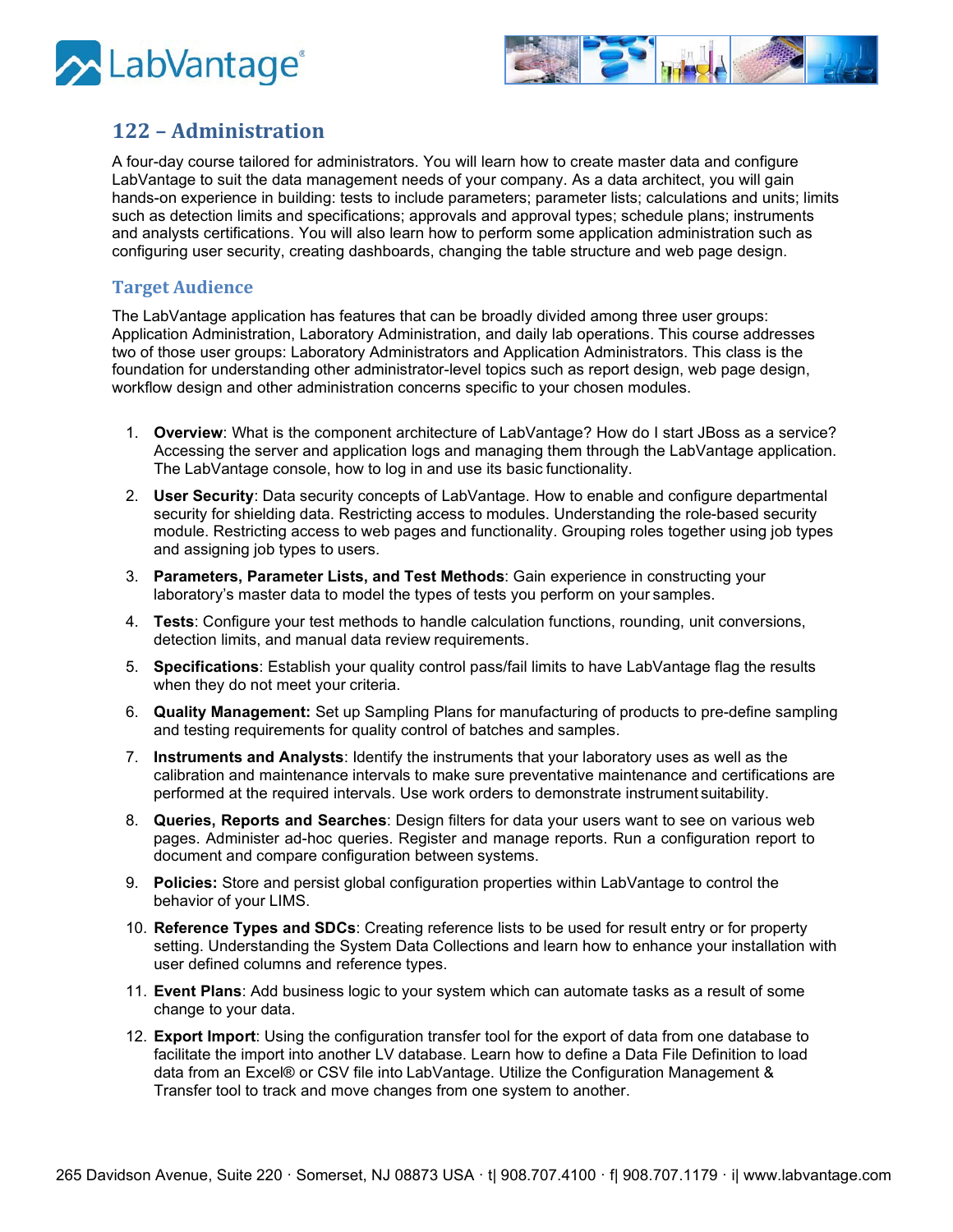



# **122 – Administration (continued)**

- 13. **Attachments**: Manage file attachments to configure how files are stored or referenced within LabVantage
- 14. **Scheduler**: Define schedule plans automating the creation of samples and assignment of tests based upon a sample collection frequency that you establish. Identify different sampling points and sample sources. See how work orders are generated for sample collection, and completion. Schedule other tasks for completion even if the tasks are not related to pulling and testingsamples.
- 15. **Web Page Designer**: An introduction to the LabVantage Web Page Designer studio which allows you to create and modify web pages used within LabVantage.
- 16. **Dashboards**: Understand the dashboard, learn how to create new gizmos and make them available for the user to add to his own dashboard. Learn to understand the different types of gizmos and how each gizmo type has its own way of representing data.

| Day One                                                                                          | Day Two                                                                                 | Day Three                                                                                               | Day Four                                                   |
|--------------------------------------------------------------------------------------------------|-----------------------------------------------------------------------------------------|---------------------------------------------------------------------------------------------------------|------------------------------------------------------------|
| Overview<br><b>JBoss</b><br>Security<br>Parameters and<br>Parameter lists<br><b>Test Methods</b> | Specifications<br><b>Quality Management</b><br>Qualification of<br>Resources<br>Queries | <b>Policies</b><br>Reference Types and<br><b>SDCs</b><br><b>Event Plans</b><br><b>Export and Import</b> | Attachments<br>Scheduler<br>Web Page Designer<br>Dashboard |

### **Typical daily agenda**

#### **The Materials**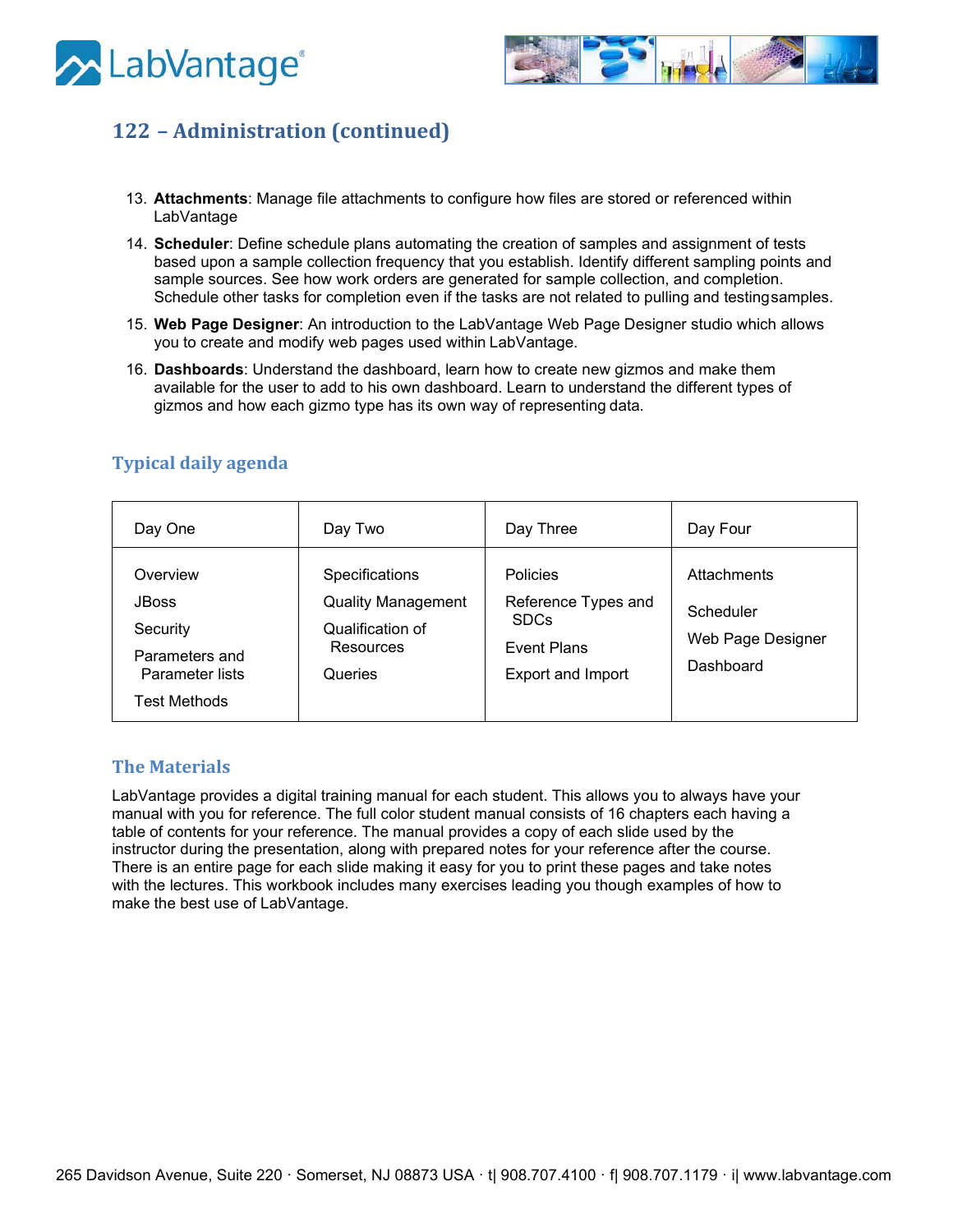



# <span id="page-6-0"></span>**130 – BioBanking**

This two-day course will show you how to configure and operate the LabVantage BioBanking module. It begins with instruction on the basic security concepts that are the foundation of LabVantage's BioBanking solution. You will learn how to create master data, controlled vocabulary, storage locations and more. Options are presented for using advanced storage and logistics (ASL), kits, protocol, and ad-hoc queries. Scripted hands-on exercises provide working examples of how samples can be allocated for a study, accessioned with required information, tracked as an aliquot and inventoried.

#### **Target Audience**

The BioBanking module offered by LabVantage is an extension of the core LIMS software. Topics presented will be of interest to end users and administrators alike. Administration of the BioBanking module is the primary focus of the first day. Day two will show how to perform laboratory operations executed by the end users. Those who are responsible for administration of the BioBanking solution should complete the *121-Administration* course or *101-End User* for a full understanding of the features available in addition to this module.

- 1. **Introduction**: In what ways does the BioBanking module extend core LabVantage? How do does this change the way I work with LabVantage? What is a Custodial Domain and how does that affect me? Establishing user security for BioBanking.
- 2. **Studies**: What is a BioBanking study? Controlling the behavior of a study. Create a study.
- 3. **Master Data:** How do sample types affect the behavior of the BioBanking module when samples are processed in the lab? Defining Preparation Type, Treatment Types, Collections Methods, Container Types, and Assay Types as a laboratory administrator.
- 4. **Controlled Vocabulary**: What is an ontology? How do we make sure everyone in our laboratory is accessioning or cataloging our samples using the same language including diagnosis, tissue types, organs, metastasis, and species?
- 5. **Sample Allocation**: Beginning the life cycle of a sample. Before collecting and labeling samples, you might define what types and how many samples you intend to collect for a study.
- 6. **Storage**: Before receiving a sample, you should define where the samples will be stored including the environmental conditions.
- 7. **ASL**: Advanced Storage and Logistics demonstrates how to configure freeze-thaw tracking, set up and track shipments of samples, use the TISM page, and apply advanced storage rules.
- 8. **Sample Receipt**: When a physical sample is brought to the lab, it will be checked into a location and assigned a custodial domain. Learn how to complete this second phase of a sample's lifecycle.
- 9. **Accessioning**: Before accepting a sample into a study, certain pieces of information need to be recorded and reviewed. Using master data and controlled vocabulary learn how to catalog the sample.
- 10. **Lab Operations**: Now that a sample has been approved for use in a study, the next step is to aliquot or divide, create a derivative or pool, add tests and enter results, and keep track of inventory.
- 11. **Ad Hoc Queries**: Entering data into the system is one thing. Mining the database to find it again or consolidate it is another matter. Learn how to navigate the data structure and design searches to help you make intelligent decisions much faster.
- 12. **Kits**: This additional optional module allows you to keep track of the artifacts you use for sample collection and group them together. Examples are: syringes, vials, swabs, cups and other containers.
- 13. **Protocol**: When a clinical trial is executed, it is important to keep track of participants or subjects, hospital visits or collection time points, and to maintain control over the plan. This additional optional module allows you to maintain this organizational data in LabVantage BioBanking.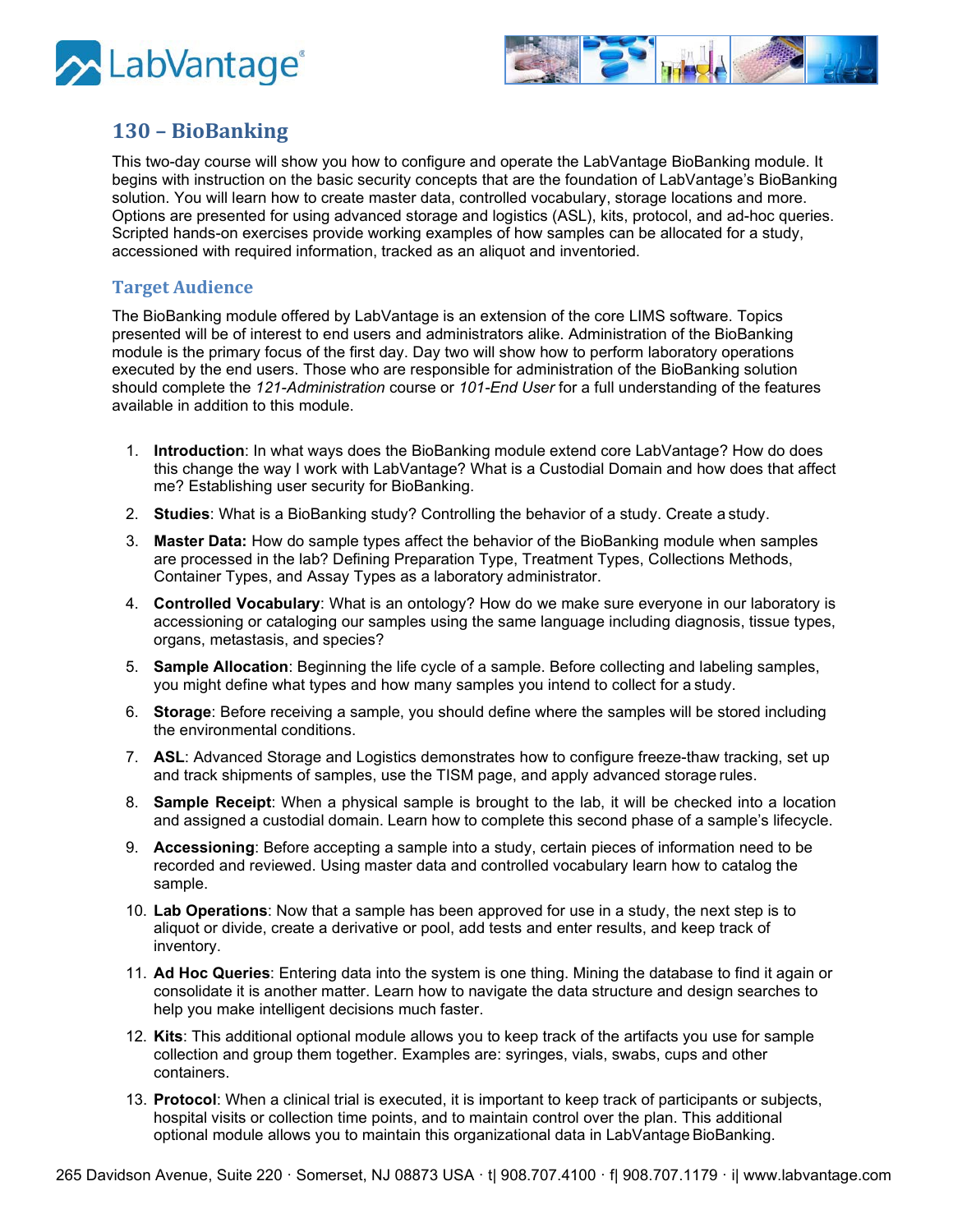



# **130 – BioBanking (continued)**

### **Typical daily agenda**

| Day One                      | Day Two            |
|------------------------------|--------------------|
| Introduction                 | ASL                |
| Studies                      | Sample Receipt     |
| Master Data                  | Accessioning       |
| <b>Controlled Vocabulary</b> | Lab Operations     |
| Sample Allocation            | Ad Hoc Queries     |
| Storage                      | Kits and Protocols |

### **The Materials**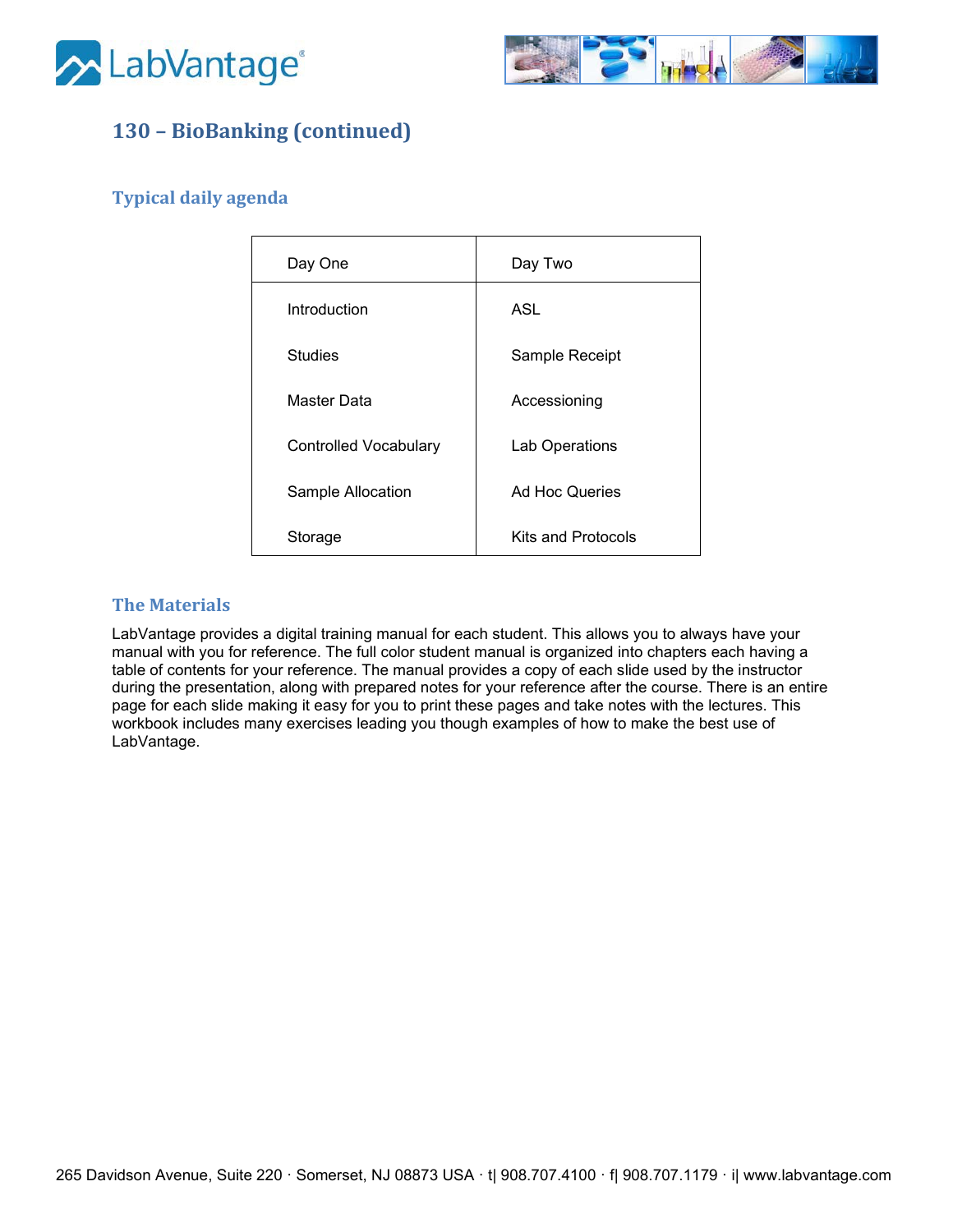



## <span id="page-8-0"></span>**150 – Stability**

The Stability module is an extension to the core LabVantage application. In this course you will learn how to create a long-term study beginning with a plan. You will learn how to execute and complete the plan. Scripted exercises demonstrate how to evaluate product performance when samples have been exposed to different environmental conditions. Inventory setup and maintenance is included.

#### **Prerequisites and Target Audience**

This half-day LabVantage Stability module training course is normally offered as an additional option to extend an onsite training event. This is not a stand-alone course. If an introduction to the general aspects of using LabVantage is required, other program offerings such as 101-End User should be completed prior to this subject matter. Students should already be familiar with how studies are executed in their organization. Stability Coordinators and analysts alike will benefit from this class.

- 1. **Static Data:** Creation of data that presumably does not change during the stability study. This includes products, storage locations, packaging containers, environmental conditions, inventory tracking practices, and protocols.
- 2. **Studies:** Configuring the options for protocol templates, protocols, and individual studies.
- 3. **Protocol:** Setting up the protocol to include frequency of testing intervals and environmental storage parameters.
- 4. **Stability Work Orders:** Executing the time points and managing inventory through completion of a work order.
- 5. **Navigators:** Understanding how the navigators help track the progress of the study.
- 6. **Study Completion:** After the time points and conditions have been completed, the study can be reviewed and completed.
- 7. **Study Suites:** Grouping of stability studies under a common umbrella.
- 8. **Storage Unit Types:** Configuration of LabVantage to reflect the physical layout of a freezer, humidity chamber, warehouse shelf or other structure.
- 9. **Advanced Study Management:** Managing inventory and testing frequency based on the number and types of tests that need to be performed.
- 10. **Calendar Maintenance and Planning:** Using the planning tools in LabVantage.

#### **The Materials**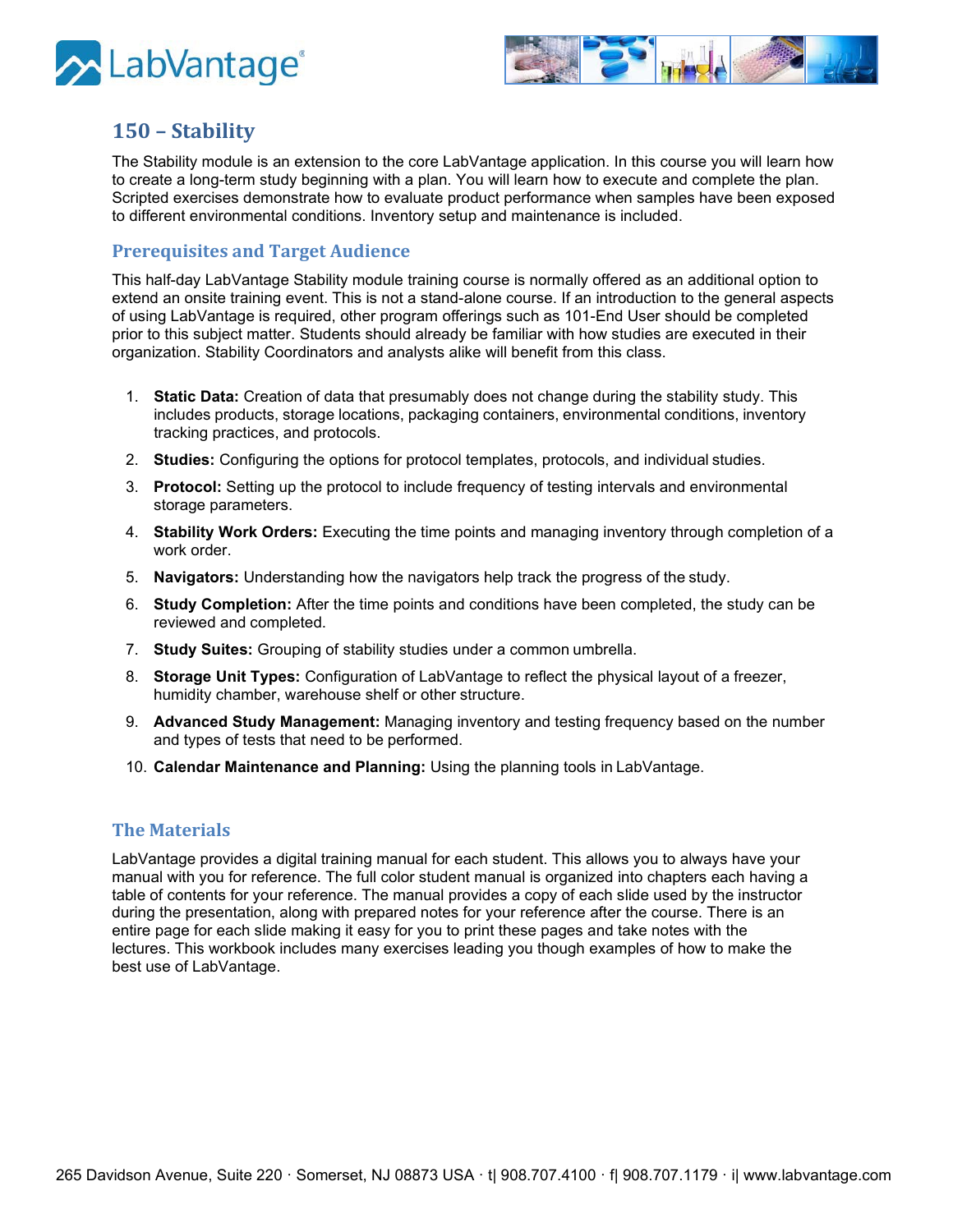



# <span id="page-9-0"></span>**170 – Electronic Laboratory Notebook**

Eliminate paper notebooks with the LabVantage Electronic Laboratory Notebook (ELN) and Laboratory Execution System (LES) modular extensions to LabVantage. Capture, organize, manage and collaborate experiments and test execution sequences across your organization with ease. Replace your paper lab notebooks and paper method worksheets with confidence by leveraging features designed to increase productivity while reducing errors. The LabVantage ELN and LES are fully embedded in LabVantage LIMS to provide a comprehensive and integrated lab automation solution.

### **Prerequisites and Target Audience**

This two-day course is tailored for LabVantage 8 ELN/LES administrators. Students should complete *122 – Administration* before enrolling in this course.

- 1. **Introduction:** An overview and demonstration of the ELN and LES modules. How workbooks are utilized to organize worksheets. A look at the worksheet manager which provides the user interface for managing worksheets. Search for content of worksheets using an ad-hoc querytool.
- 2. **ELN Overview:** Geared toward ELN end users. A detailed look at the creation of an ELN worksheet to record an experiment. The worksheet will utilize "Sections" for organization of the added content, and "Controls" to provide specific functionality, such as rich text editing, working with spreadsheets, equipment and reagent management, data entry, trending, chemical viewing, viewing details of an SDI (e.g. sample), etc.
- 3. **LES Overview:** Geared toward LES end users. A detailed look at the creation of an LES worksheet using a predefined global template for organization of content defined within the test method.
- 4. **ELN and LES Advanced Configuration:** Geared toward ELN/LES administrators. This section will cover numerous topics related to administering the ELN/LES modules, such as: ELN Policy, worksheet export options, managing control and worksheet templates, and assigning user privileges related to worksheets.
- 5. **Advanced Configuration of Control:** Geared toward ELN/LES administrators. A detailed look at the advanced configuration properties for the various ELN and LES controls.

#### **The Materials**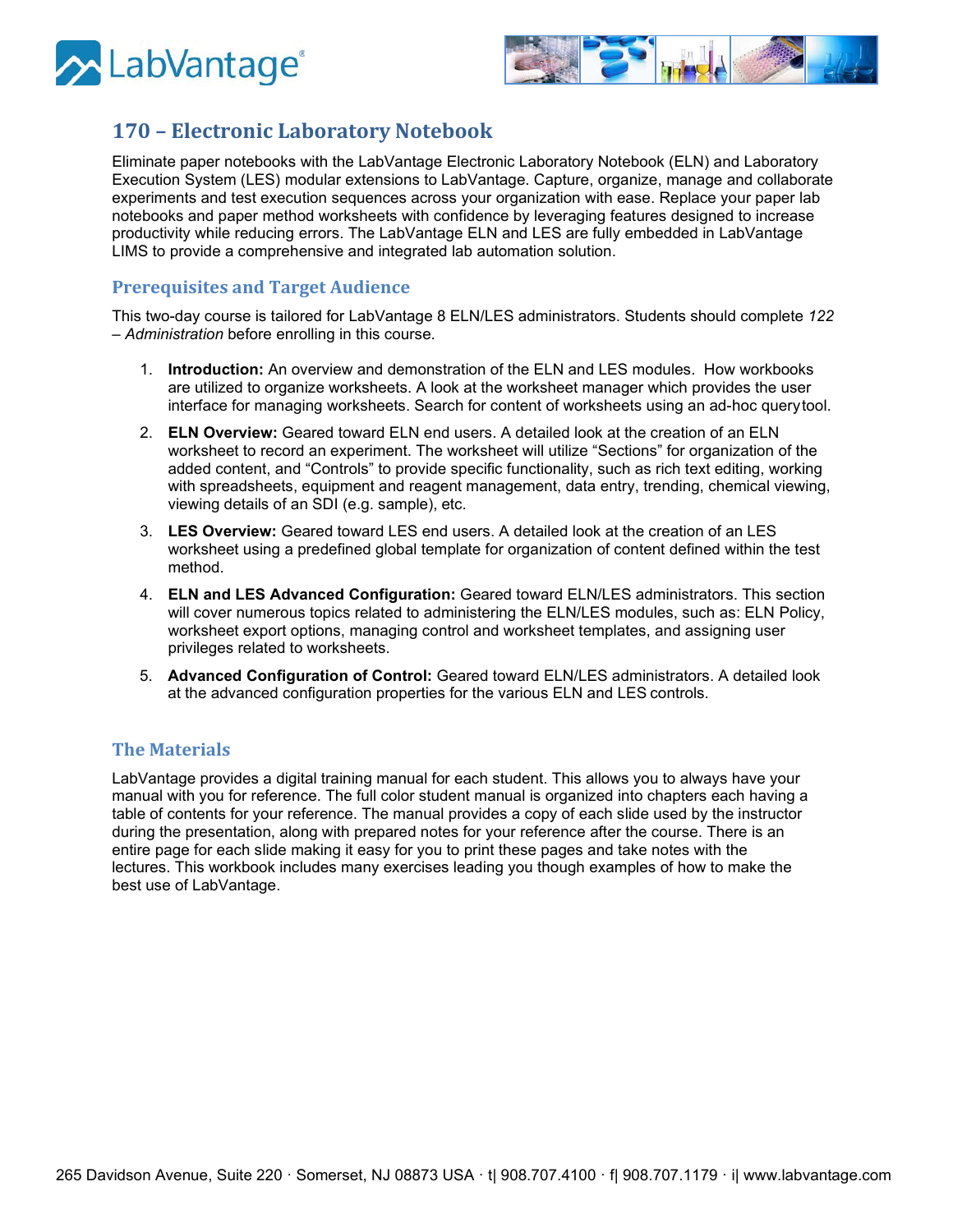



# <span id="page-10-0"></span>**181 – Jaspersoft Reporting for LabVantage**

Learn how to design a new report or modify an existing example report using Studio® from TIBCO Jaspersoft. LabVantage offers several different options when it comes to creating your report output. This 2-day developer's class includes instruction for how to configure and use the Studio design tool. You will then deploy your report using LabVantage. Additionally, you will learn some of the concepts surrounding the LabVantage version 8 data model.

#### **Prerequisites and Target Audience**

Students need to possess a basic understanding of SQL (structured query language) and know basic relational database theory. A working knowledge of LabVantage LIMS is expected. Completion of *122- Administration* is suggested. This is a developer-level course. Students should be comfortable using developer tools and have access to the System Admin menus in LabVantage.

- 1. **Installing and Configuring Studio:** Getting started with the Jaspersoft Studio designer tool requires some installation steps. This chapter shows you what is required to install and configure Studio for use with a LabVantage database.
- 2. **Creating Your First Report Using the Wizard:** With Studio, a basic simple report is easy to create using the wizard.
- 3. **Basic Report Developer Features:** Looking at the Studio developer interface, the features might not seem obvious at first. But before you know it, this will become second-nature.
- 4. **Datasets, Queries, Parameters and Variables:** Designing a report means you need to anticipate what the user will want to see as output and what kind of input they will give you to use as afilter.
- 5. **Report Display Types:** What will be the overall layout for your report? Is it a chart or a graph? Will you include summary data along with the details? Maybe include a subreport? How often will columns wrap on one page?
- 6. **Elements:** Adding lines, rectangles, barcodes and other report elements increases the usability and acceptance of your design.
- 7. **Charting:** Learn the tricks to adding pie, bar, line and other charts to your report.
- 8. **Installing a Report in LabVantage:** Now that your report is perfect, you want people to be able to execute your report. With LabVantage's built in Jasper Reports Server, all you have to do now is register the report in the LabVantage application and your users can see the output in their browser!
- 9. **Running a Report from a Button:** Executing a report from LabVantage can be as simple as clicking a button. Learn how to add a button using the LabVantage Web Page Designer so that the button will call your report.
- 10. **Reports with Parameters:** Some reports require input from the user. This establishes the criteria for the data on the report such as a date range or a record identifier. Here, you will learn how to configure the report to accept this input, configure LabVantage to prompt the user for this input, and pass the user's response to your prompt from LabVantage to the reports server.
- 11. **Report Events**: Some reports generate output that is used to make important business decisions. These types of reports contain data that, if changed, could have an impact on further downstream processes. Learn how LabVantage can track the execution of a report to include a possiblereprint.
- 12. **Advanced Crosstab and Subreports:** Report output is often desired in a grid fashion with column headers and row headers resulting in a datapoint being displayed as an intersection. Subreports are another way to establish a query that uses the data from another query as criteria.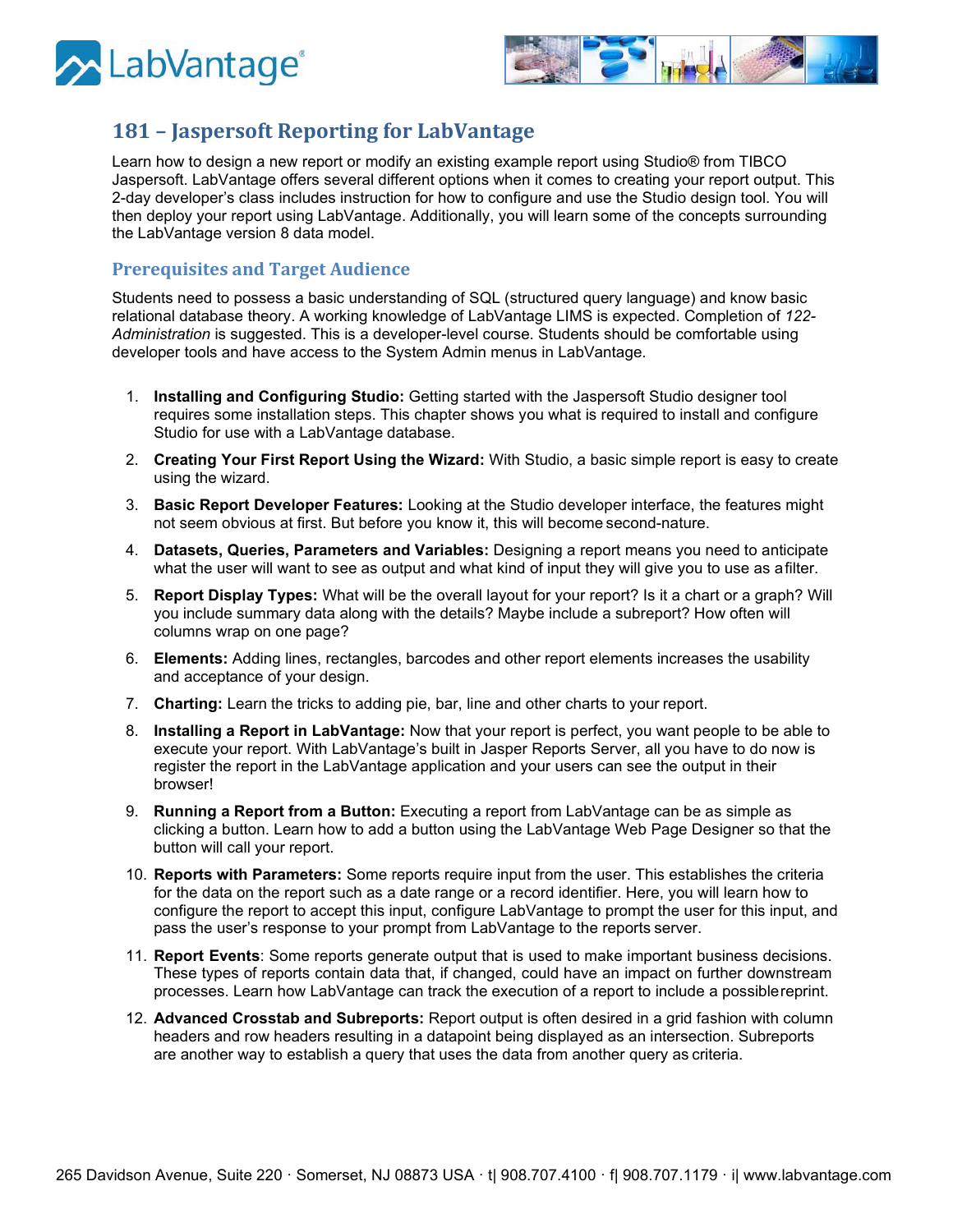



# **181 – Jaspersoft Reporting for LabVantage (continued)**

### **Typical daily agenda**

| Day One                                         | Day Two                           |
|-------------------------------------------------|-----------------------------------|
| Installing and Configuring Studio               | Charting                          |
| Using the Wizard                                | Installing a Report in LabVantage |
| Developer Interface                             | Running a Report from a Button    |
| Datasets, Queries, Parameters,<br>and Variables | Reports with Parameters           |
| <b>Display Types</b>                            | <b>Report Events</b>              |
| Elements                                        | Crosstab and Subreports           |

### **The Materials**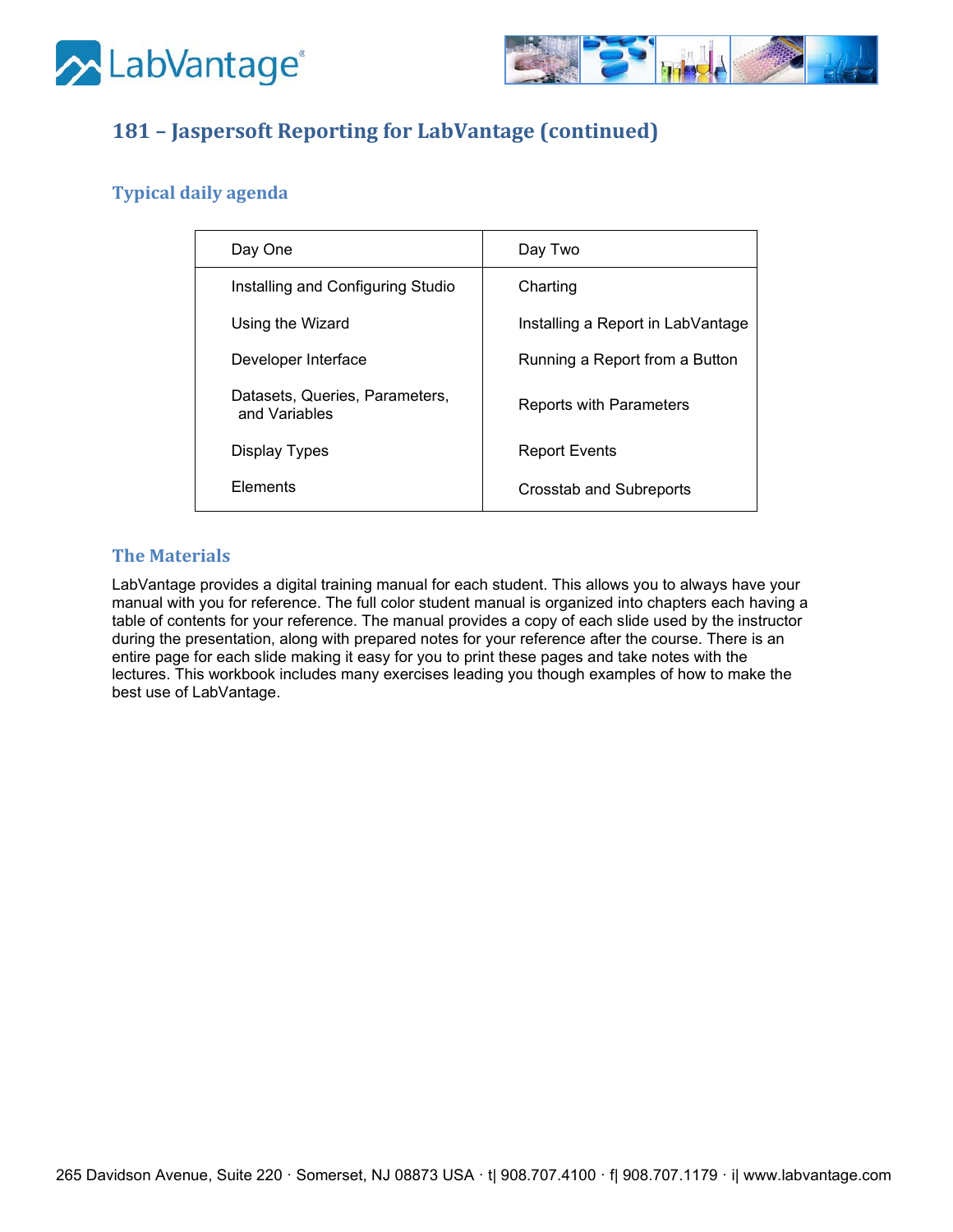



## <span id="page-12-0"></span>**211 – Web Page Designer**

Included in the LabVantage toolkit is the ability to modify the page configurations supplied by the LabVantage application. With an additional license (Web Page Designer Pro), you can create new pages and other design elements. This three-day course will teach you how to use the full Web Page Designer suite. The class builds upon the fundamental concepts presented in the LabVantage Administration course. You will learn how to: create a new page, design a custom gizmo, page type, element and button, add dynamic lookup pages, work with JavaScript, take advantage of the LabVantage API, and use Groovy for conditional formatting.

#### **Prerequisites and Target Audience**

This course is beneficial to application administrators who will make changes to the LabVantage user interface appearance and functionality. Completion of *122-Administration* is required for full application administration. For programmers or developers who will only modify the interface and work with the API, there are no prerequisites for this course.

- 1. **Introduction:** Understanding the components of the Web Page Designer Studio.
- 2. **List Page:** One of the most often used types of pages in LabVantage is a list page. Learn how to create one or modify one to retrieve records from the database.
- 3. **Advanced Toolbar:** Operations that the user needs to perform are represented as buttons in the toolbar. Learn how to create buttons and control their behavior.
- 4. **Maintenance Page:** Using the Quick Page Creation Wizard, employing a page type, adjusting the layout, adding a toolbar, using pseudocolumns, and calling a maintenance page from a listpage.
- 5. **Lookup Pages:** When creating associations between records of different tables, lookup pages assist the user in making the link. This includes filtered lookups, queries, and dynamic lookups.
- 6. **Gizmos:** To promote a consistent user experience, gizmos are used to present different navigation options or helpful links across all pages. Creating gizmos to control the top bar and the side bar as well as the site maps, tabs, and menu choices. Dashboard, image map gizmos and more.
- 7. **Data Entry Page:** Configure the associated views, visual policies, toolbars, details, and filtering. Learn what properties are available to configure your data entry pages.
- 8. **Security and Electronic Signature:** Some agencies require an electronic signature for secure and traceable record keeping. Some activities should only be executed by privileged users. Learn how to enable or disable these options.
- 9. **Page Group and Style:** Learn how to create forms with multiple sections, tabs, or grid layouts giving a natural flow your pages and the fields.
- 10. **Nested Selects:** In some cases, it is desirable to perform a sub-select on a page to display summary data instead of pulling data from a column. Your web page might benefit from thisdesign.
- 11. **Elements:** Pages include various elements which provide a defined set of functionalities to the page. Understand how elements can be added to a page and some commonly used elements with their associated properties.
- 12. **Actions:** LabVantage Actions are discrete program modules that perform a specific purpose. They are coded using Java. LabVantage has a library of 290+ standard actions, with APIs for creation of user defined actions. Learn the basics of how to take advantage of this code library.
- 13. **JavaScript:** What is it? When can it be used? The LabVantage JavaScript API. Using JavaScript for validation. Coding a button for a JavaScript function.
- 14. **Using Groovy in LabVantage:** Groovy is an agile dynamic object-oriented language for the Java platform combining features from languages like: Python, Ruby and Smalltalk, making them available to Java developers using Java-like syntax. LabVantage web pages allow Groovy code to be inserted and used. Common uses for Groovy include the ability to import a java class or program for conditional processing.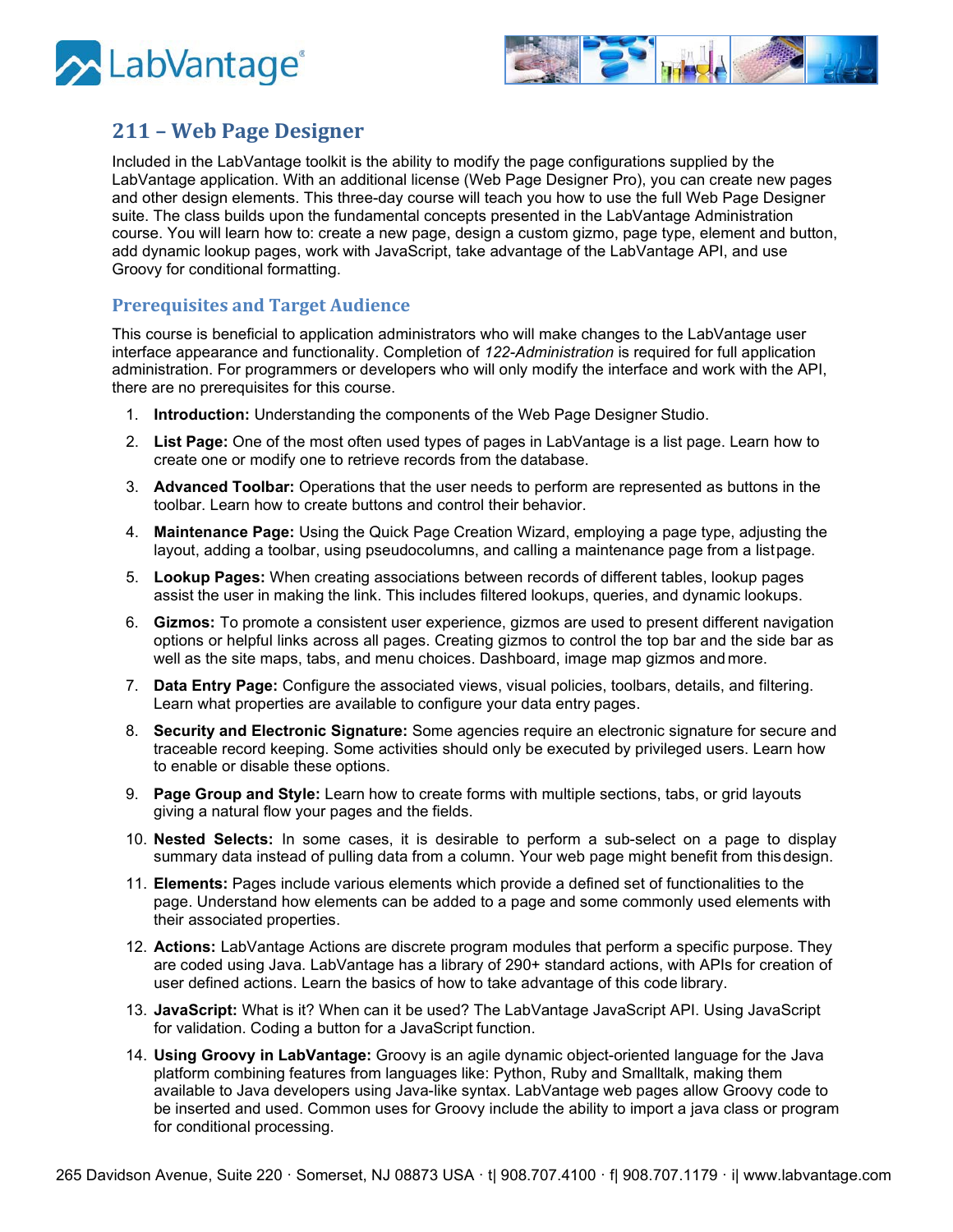



# **211 –Web Page Designer (continued)**

### **Typical daily agenda**

| Day One                  | Day Two               | Day Three  |
|--------------------------|-----------------------|------------|
| Introduction             | Gizmos                | Elements   |
| <b>List Pages</b>        | Data Entry Page       | Actions    |
| Advanced Toolbar         | Security and eSig     | JavaScript |
| <b>Maintenance Pages</b> | Page Group and Style  | Groovy     |
| Lookup Pages             | <b>Nested Selects</b> |            |

### **The Materials**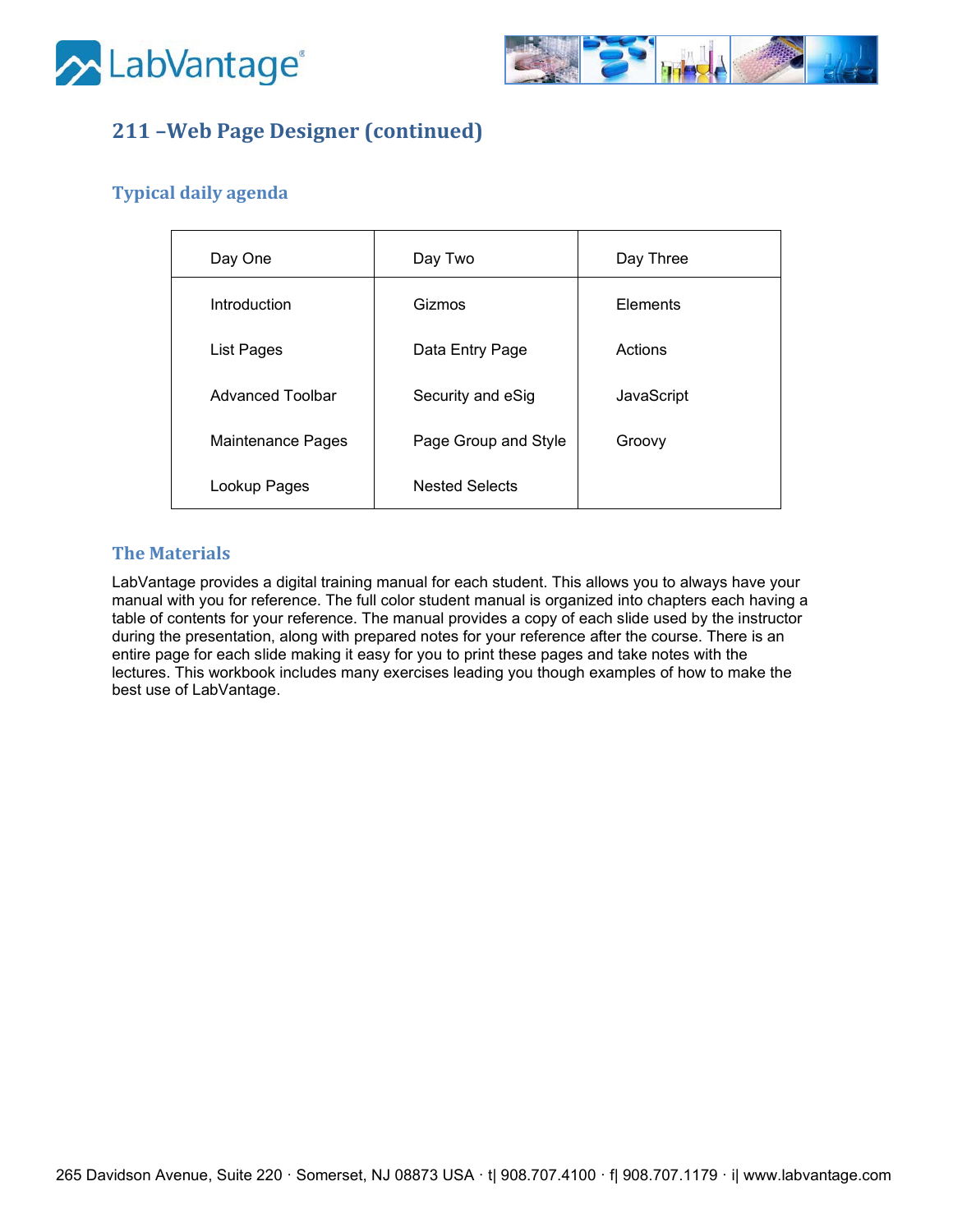



### <span id="page-14-0"></span>**220 – Workflow Administration**

This two-day LabVantage Workflow designer course gives you the knowledge needed to develop and deploy Workflows. Through a series of lessons and hands-on exercises, this course explores the types and uses of variables, transition statements, queue selectors and many other workflow tools. You will learn how to create and configure steps and tasks in combination with Workflow modifications and other features. Scripted exercises give examples of how to leverage the tools to create a variety of responsive flowcharts and tasks to suit your own environment. Additional topics include assignment, security, and administrator tools and tips.

#### **Prerequisites and Target Audience**

Courses LabVantage *122-Administrator* or *211-Web Page Designer* training must be completed prior to participating in *Workflow Administration*. Alternatively, participants should have a minimum of six months working experience as a LabVantage administrator within a production environment. This is our most advanced level of training as it incorporates your knowledge of LabVantage data processing, eForms, Actions, and page design to develop wizards that lead users through a process.

- 1. **Introduction to Workflows:** What is Workflow? What are its components? Understand the concepts of workflow behavior and the differences in how administrators and end-users access and use Workflows.
- 2. **Building & Using a Workflow:** How do I build a workflow? Learn the concepts of building a basic workflow and then explore the different approaches for adding samples to Workflows; understand the use of event plans within a Workflow.
- 3. **Introduction to Tasks:** Tasks represent an individual defined procedure in the overall completion of a workflow and range in design from quite simple to very complex. To understand how to design tasks ranging in complexity, you will first learn how to define tasks and link a series of tasks together using input/output queues and connectors. Understand the purpose of utility tasks and they are used within a workflow and, how to define steps and modify list pages used within a task. Understand the concept of variables and the ways they are used to affect the behaviors of steps, tasks and workflows. Use action blocks to combine a series of actions into one database transaction. Finally, learn how to enhance task appearances and provide instructions or attachments for the benefit of your end-users.
- 4. **Introduction to Steps:** Now that you understand tasks, we'll go a level deeper and explore how Steps are used to present data or contain an action within a task. What's the difference between a Form step and an HTML step and when would I use these? What does a Converter step do? How would I use a Splitter step?
- 5. **Task & Workflow Set-up Variables:** You've built a number of core tasks and workflows and want to reuse them across different projects or lab sections. Using set-up variables, you'll learn how to quickly modify task and workflow behaviors without impacting workflows already in use in your production environment. You'll also learn how auto-executing and descendent tasks are influenced by set-up variables in addition to exploring more new steps introduced in this chapter.
- 6. **Workflow Executions:** Knowing how you will be using your workflow will determine the type of execution you assign to it during its creation. Learn about the three types of executions and best practices for each one.
- 7. **Working with Input Queues:** How important is an input queue within my task? Understand the difference applications of queue selectors vs auto-selection and, how event waits influence the behavior of the queue selector.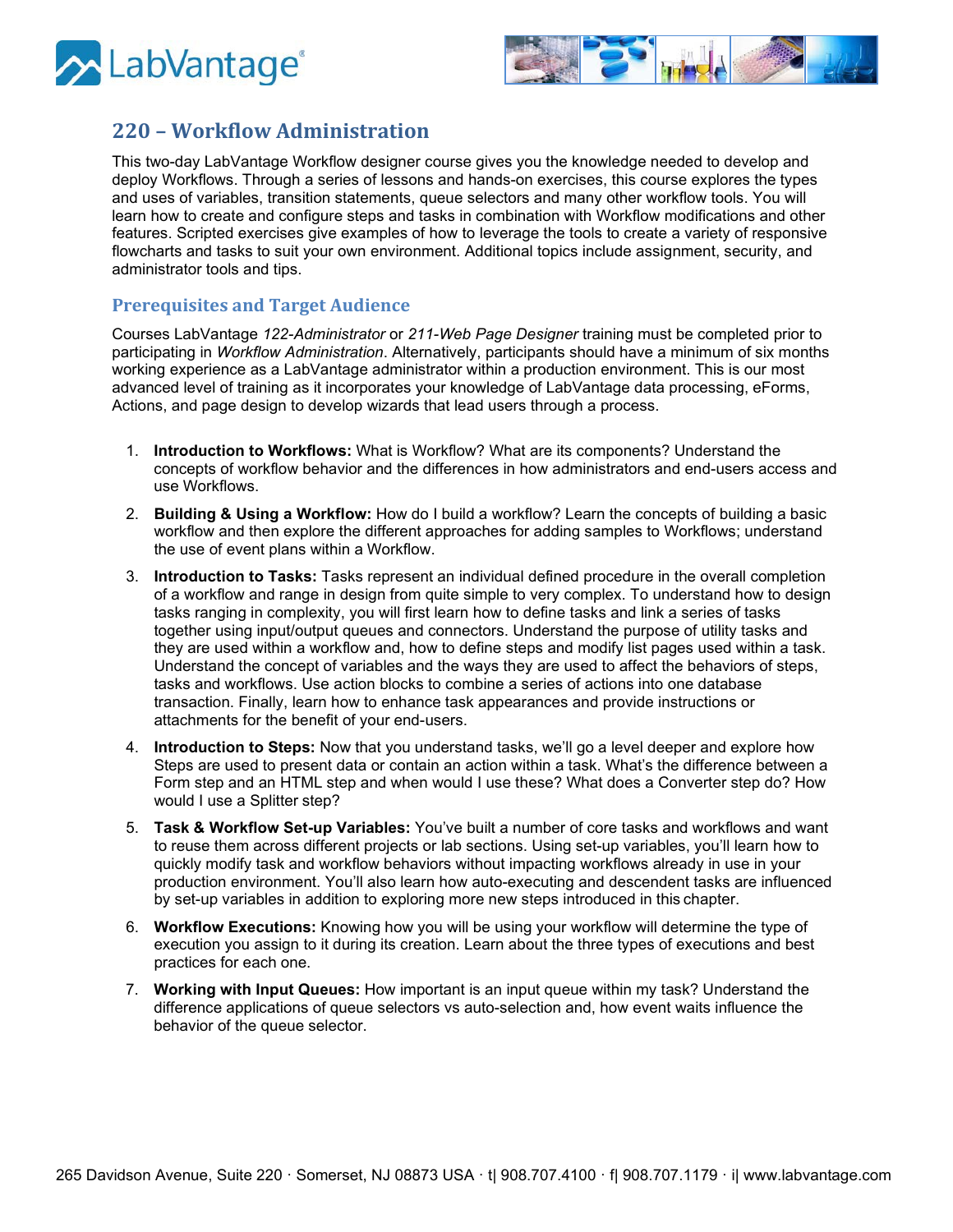



# **220 – Workflow Administration (continued)**

- 8. **More Capabilities:** You've designed your workflow using tasks, steps, variables, events, and other features. Is it ready to use? How can I retrieve detailed information about a workflow when it's being used? You'll now explore the use of step tool bar buttons including the design and application of step specific buttons, use attachments within workflow, and discover how notes transfer between LIMS and workflows. Understand how steps can be used as stand-alone actions within LIMS, how a task can be cancelled or paused by your end-users and why this is useful. Finally, you will configure task and summary reports to provide task specific detailed information you and your end-users will find helpful.
- 9. **Assignment & Security:** How is work assigned within tasks? Is certification possible? How can I limit who has access to samples within a workflow? Discover the use of manual and autoassignment, how to certify users and tasks and, departmental security concepts.
- 10. **Administrator Tools:** Just as your end-users have a variety of tools to help them work with their tasks and workflows, administrators also have a set of tools. We'll take an in-depth look at the workflow manager page and both the workflow and task operations tools for administrators.
- 11. **APIs**: Sometimes the out-of-box tools aren't quite enough when creating highly complex workflows For those who prefer to write their own solutions, you will be given reference materials to aid in the writing of custom steps as JSPs, the workflow processer (Java API) and using the Groovy step. Note: This is an advanced developer chapter and the materials for this chapter are provided for your reference upon completion of the Workflow training. There is no formal instruction for thischapter.

| <b>Typical daily agenda</b> |  |  |
|-----------------------------|--|--|
|                             |  |  |

| Day One                               | Day Two                             |
|---------------------------------------|-------------------------------------|
| <b>Welcome &amp; Overview</b>         | Task & Workflow Set-up<br>Variables |
| Introduction to Workflow              | <b>Workflow Executions</b>          |
| <b>Building &amp; Using Workflows</b> | Input Queues                        |
| Introduction to Tasks                 | More Capabilities                   |
| Introduction to Steps                 | Assignment, Security and<br>Tools   |

#### **The Materials**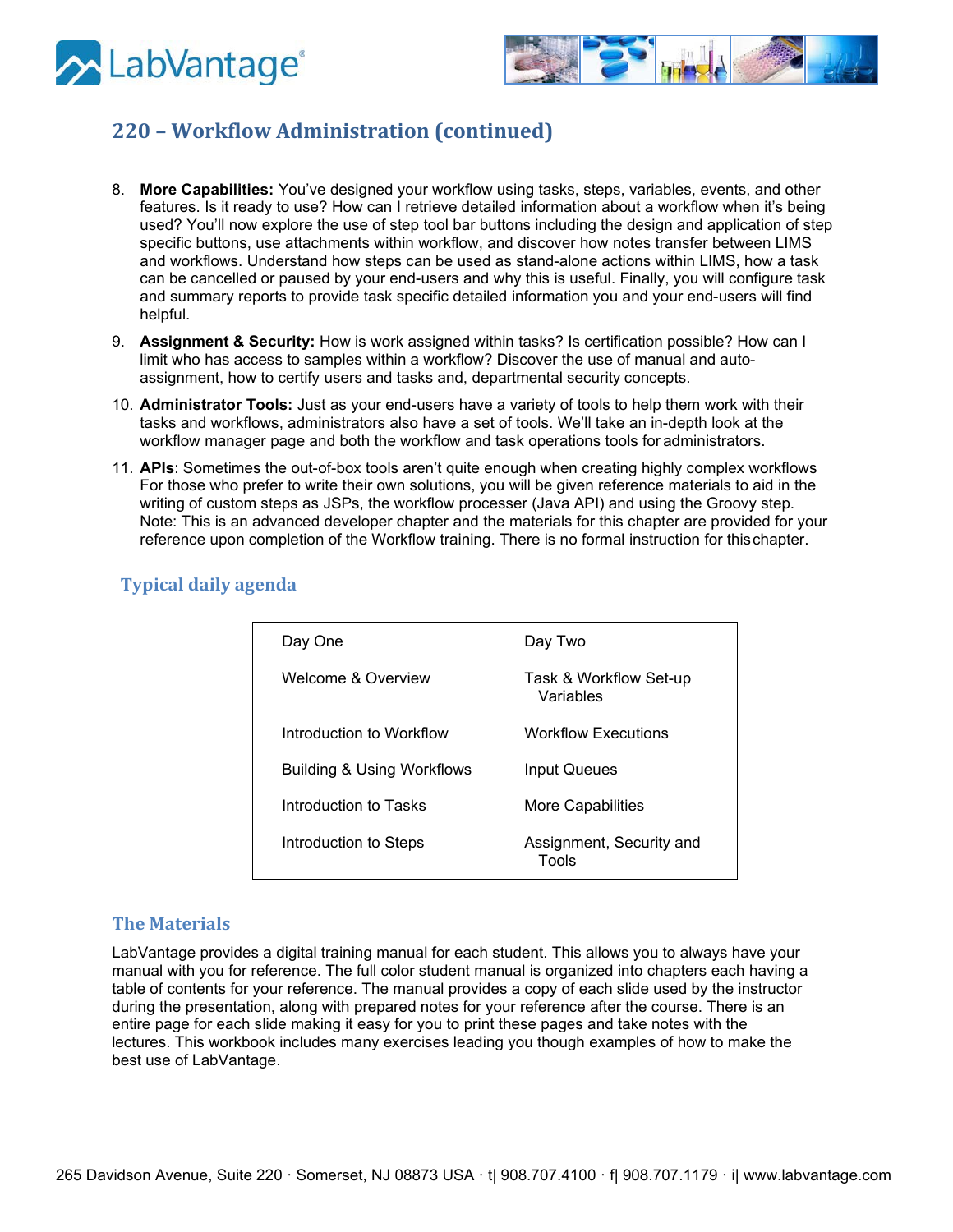



## <span id="page-16-0"></span>**300 – LabVantage Pharma Familiarization**

If you have purchased LabVantage's Pharma package, you will need an introduction to the software, the Pharma program, and the overall LIMS best practices. This four-day course will be delivered just before the project kick-off. The goal is to get you familiar with the program to streamline the use of time and efforts during project kickoff, the ensuing workshop, build testing, and end-user acceptance. Additional information about this curriculum may be found in your project's *Statement of Work* (SOW).

#### **Target Audience**

System Owner, Project Manager, Subject Matter Experts (SME) and laboratory user personnel who will be helping to make decisions about and roll out your implementation. The daily schedule can be adjusted as necessary to deliver role-target education to different audiences.

- 1. **Overview:** What is LabVantage Pharma? What is delivered in the package? Universalinterface features. Navigation techniques. Using the help system.
- 2. **User Security:** Security concepts of LabVantage. How to enable and configure departmental security for shielding data. Restricting access to modules, understanding the role based security module restricting the user access to pages and functionality. Grouping roles together using jobtypes and assigning jobtypes to users.
- 3. **Parameters, Parameter Lists, and Test Methods:** Gain experience in architecting your laboratory's master data making it conform to the types of tests you perform on your samples.
- 4. **Specifications:** Establish your quality control pass/fail limits to have LabVantage flag the test results when they do not meet your criteria. Link those limits to a Product to set the tests and specification limits depending on the product being manufactured.
- 5. **Sample Login:** The first step in a sample's lifecycle. Learn the different options and advantages. The second step in a sample's lifecycle records the physical receipt in the lab.
- 6. **Sample Data Entry:** The third step is to perform a test and record the results.
- 7. **Sample Completion:** Now that tests are complete, assign a disposition to the sample.
- 8. **Instruments and Analysts:** Identify the instruments that your laboratory uses as well as the calibration and maintenance intervals to make sure preventative maintenance and calibration are performed at the required intervals. Use work orders to demonstrate instrument suitability.
- 9. **Quality Management (QM) Batching:** Set up Sampling Plans for manufacturing of products to predefine sampling and testing requirements for quality control of batches and samples.
- 10. **Analytical Quality Control (AQC) Batching**: Create a worklist enumerating all the samples that require a certain test to be run on them. Order the list, assign it to an analyst, and use it to help prove system suitability if needed.
- 11. **Consumables (RSM):** Keep track of your inventory, link a reagent lot to a test that was performed on a sample or AQC batch, and use the concentration of a solution to calculate the value of a test result.
- 12. **Stability:** Evaluate the performance of a product that is stored under different environmental conditions to determine shelf life or demonstrate safety and effectiveness over time.
- 13. **Scheduler:** Set up a calendar for routine collection of samples from different sample points. Use this to perform environmental monitoring or to create work orders for recurring maintenance.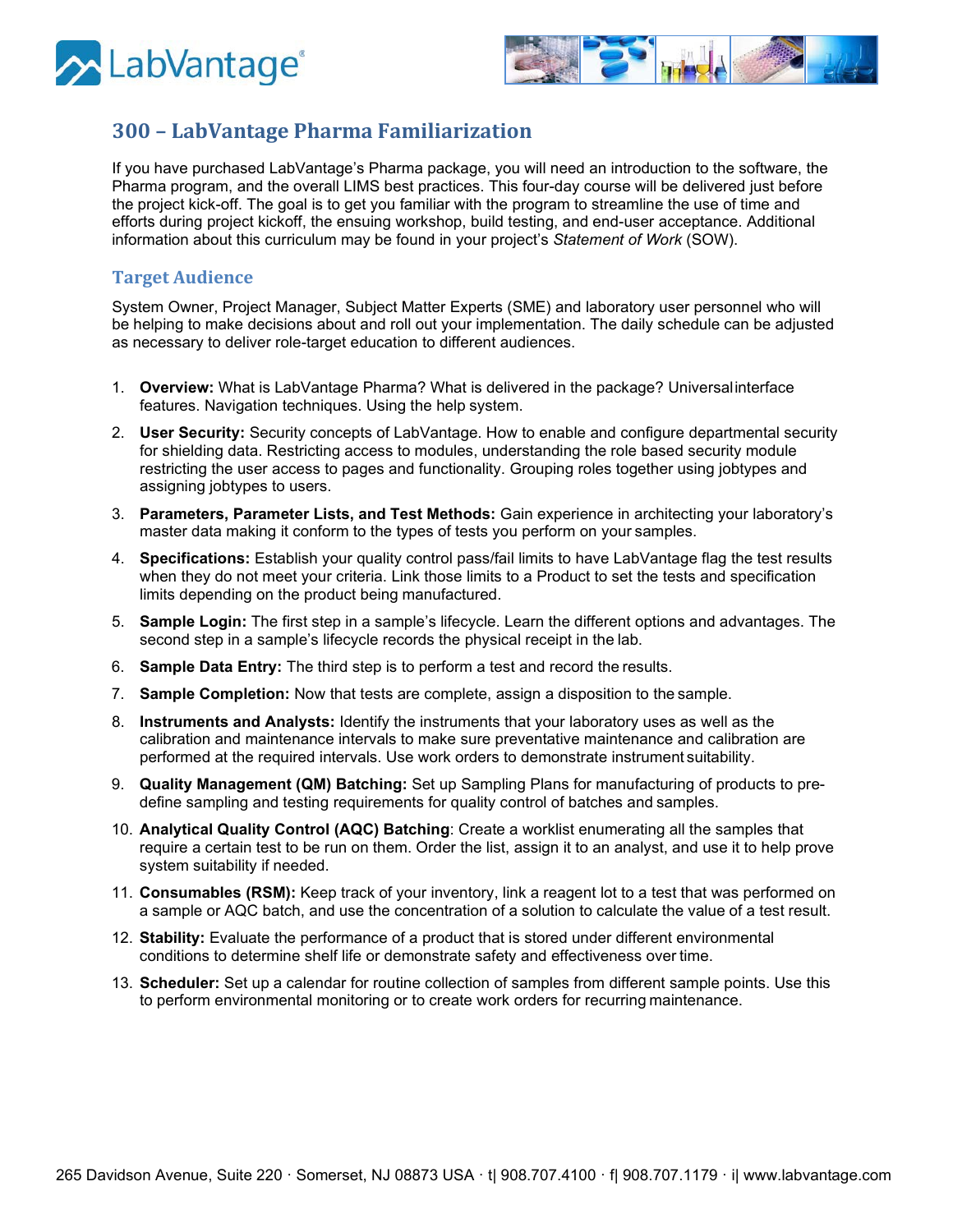



### **Typical Daily Agenda for LV Pharma Familiarization**

| Day 1                        | Day 2             | Day 3                                      | Day 4                      |
|------------------------------|-------------------|--------------------------------------------|----------------------------|
| Overview                     | <b>Materials</b>  | Instruments and<br><b>Training Records</b> | Stability                  |
| Navigation                   | Products          | <b>QM Batching</b>                         |                            |
| Security, Users and<br>Roles | Sample Login      |                                            |                            |
|                              | Sample Receipt    |                                            | Scheduler                  |
| <b>Tests</b>                 | Data Entry        | <b>AQC Batching</b>                        | Capstone                   |
| Specifications               | Sample Completion | Reagents                                   | Putting it all<br>together |

### **The Materials**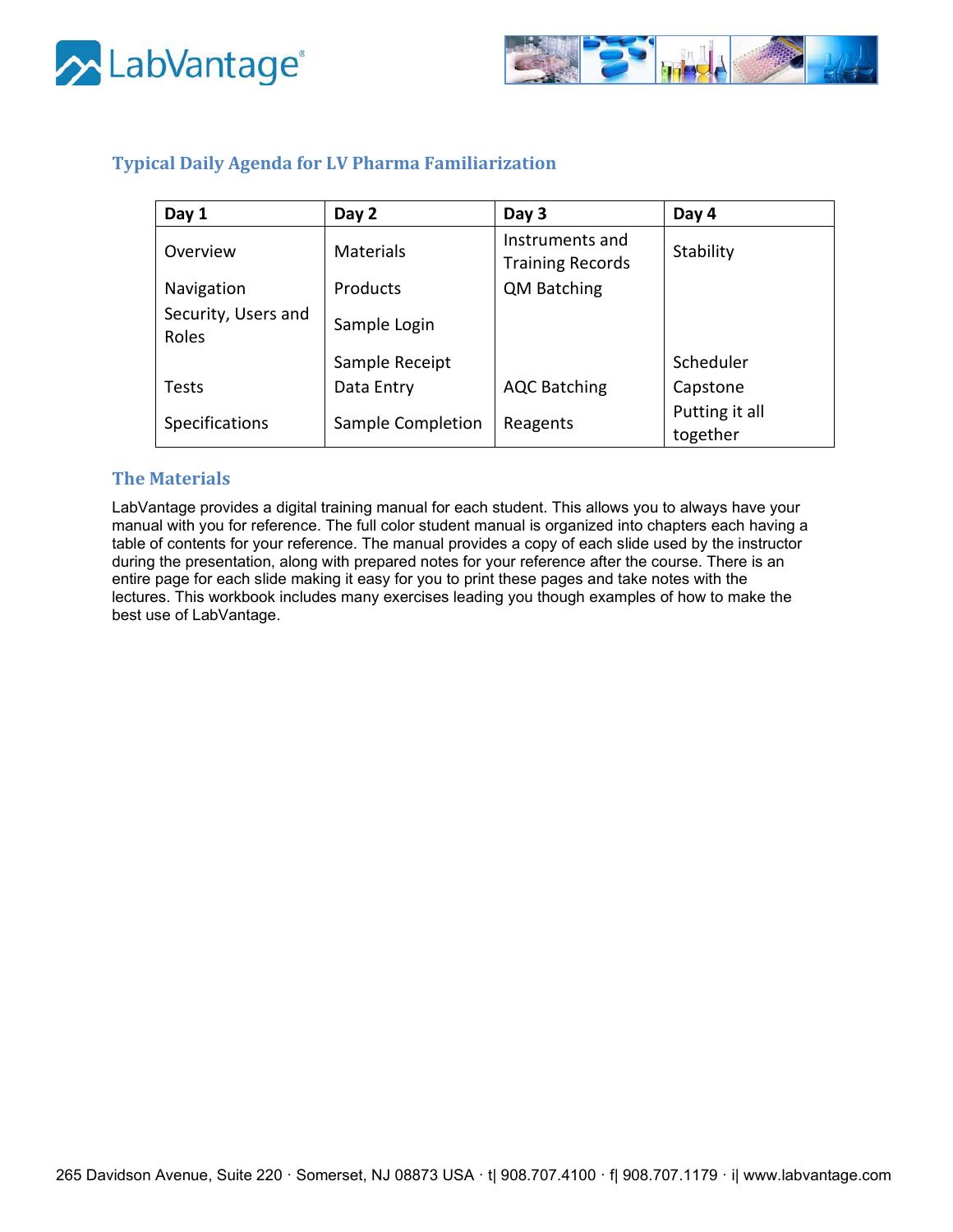



# <span id="page-18-0"></span>**340 – Scientific Data Management System (SDMS)**

The embedded Scientific Data Management System (SDMS) will help you securely capture data from different sources including instruments. This two-day course includes instruction for managing the SDMS module. You will learn how to setup and monitor collectors which will be collecting data from a variety of sources. You will then look at using Talend Open Studio to parse and process that data for use within LabVantage. Additionally, you will learn how to manage data captures and attachment storage.

#### **Prerequisites and Target Audience**

This course is beneficial to application administrators who will be managing the SDMS module. A working knowledge of LabVantage LIMS is expected. Completion of *122-Administration* is required. This is a developer-level course. Students should be comfortable using developer tools and have access to the System Admin menus in LabVantage.

- 1. **Overview:** What is SDMS? How does it work? Looking at all the parts of SDMS and how they work together.
- 2. **Collectors:** Functionality of a collector. Configure a collector to meet your needs. Discuss the difference between an internal and external collector. How is a collector linked to an instrument? Monitoring the collector.
- 3. **Collector Types:** A look at the types of collectors and how they can be configured. Using emulators to simulate data and test your data captures.
- 4. **Data Captures:** Monitoring data captures. Status progression and working with data captures.
- 5. **Run File Generation:** What is a run file? Setup and execution of run files.
- 6. **Introduction to Talend:** Introduction to Talend Open Studio (TOS). Creating jobs in TOS. Deploying a job to SDMS.
- 7. **Talend Components:** TOS components available to help you extract information from files.
- **8. Attachment Handlers:** Once you've collected data, you may need to read the data and perform some actions. Attachment handlers allow us to make use of the data captures we have collected.
- 9. **Attachments:** What are attachments and where do they go? You may want to use the advanced features of attachments in LIMS to handle different attachments in unique ways.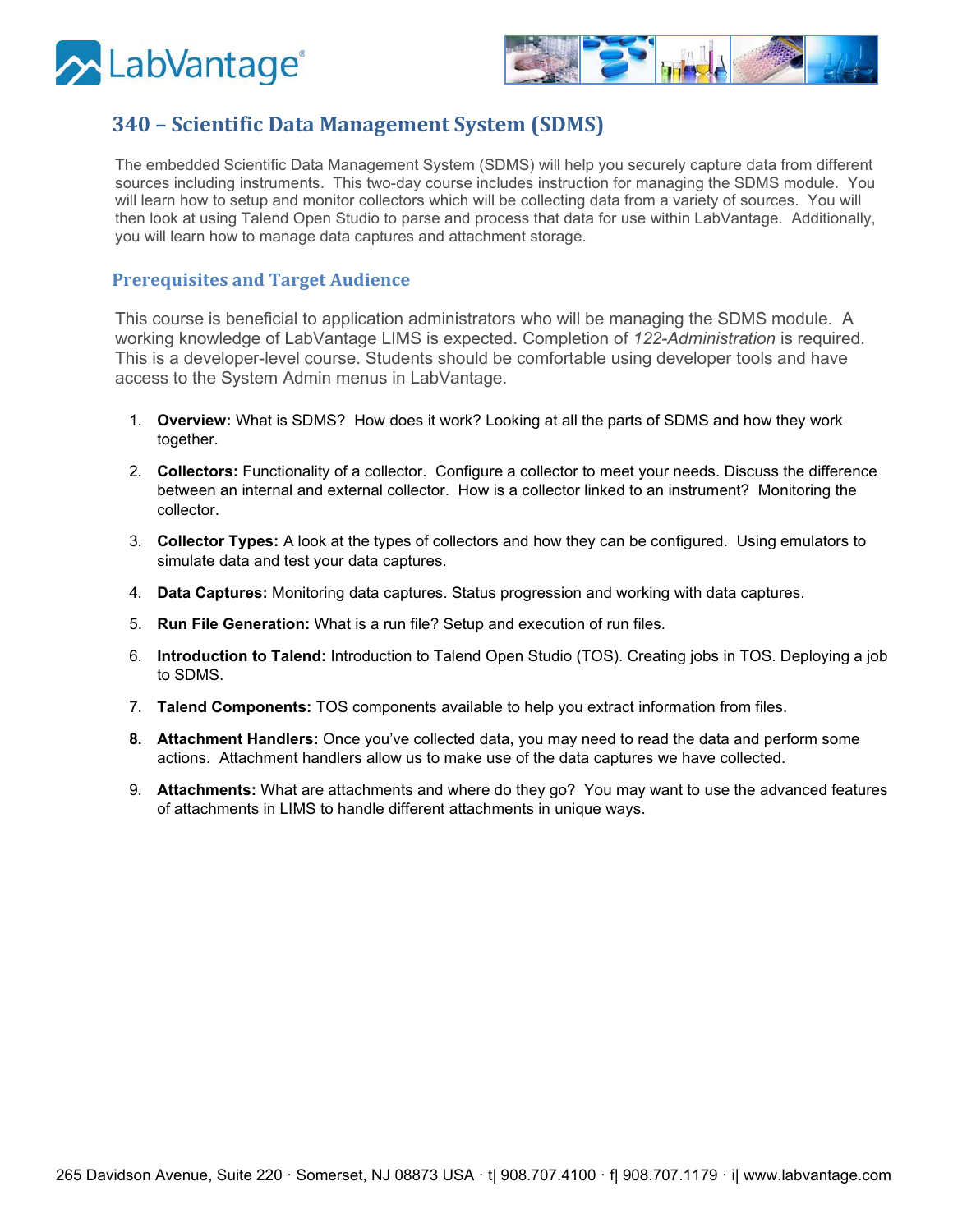



### **Typical daily agenda**

| Day 1                      | Day 2                      |
|----------------------------|----------------------------|
| Overview of SDMS           | Introduction to Talend     |
| Collectors                 | <b>Talend Components</b>   |
| <b>Collector Types</b>     | <b>Attachment Handlers</b> |
| Data Captures              | Attachments                |
| <b>Run File Generation</b> |                            |

### **The Materials**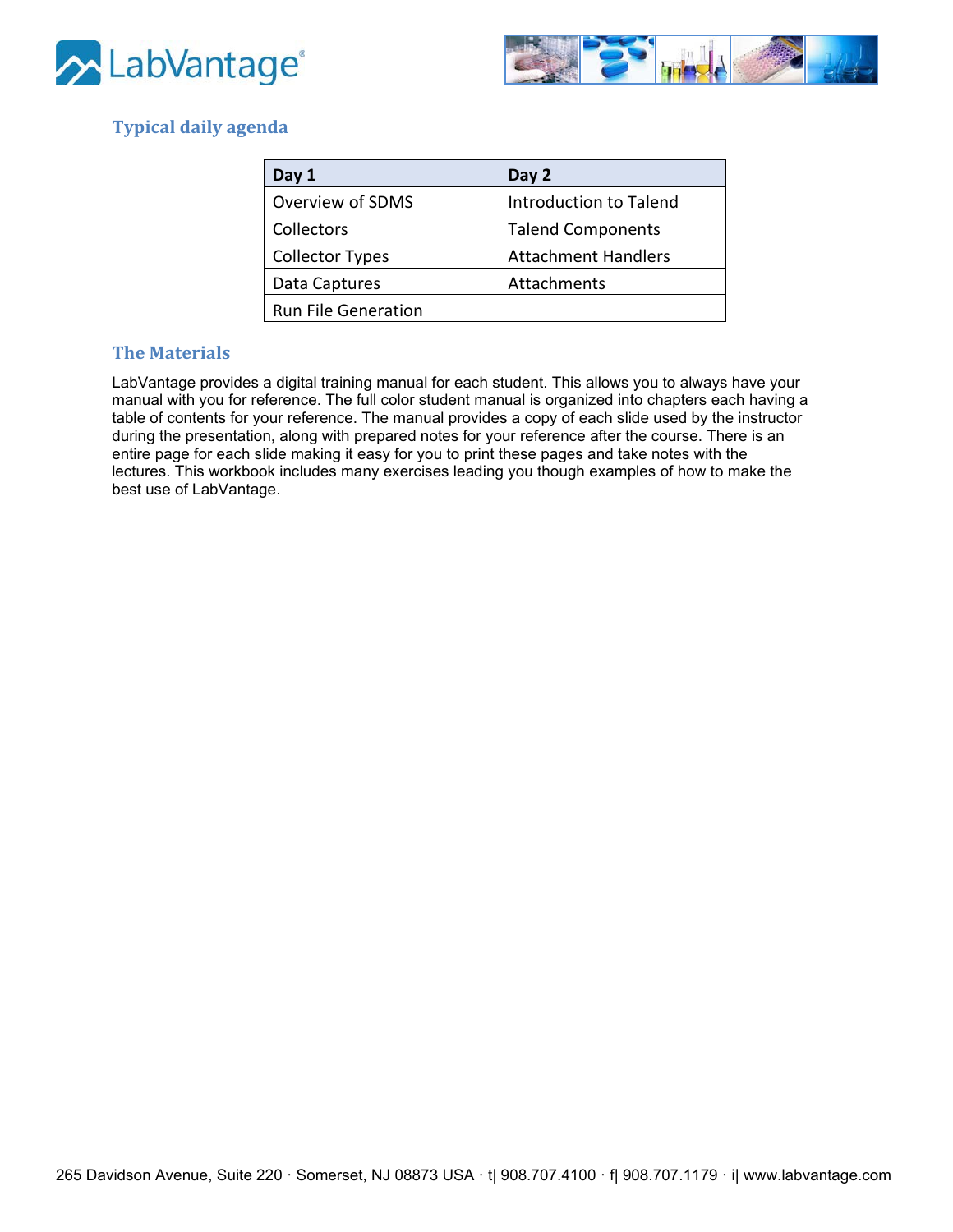



# <span id="page-20-0"></span>**370 - Configuration Management & Transfer (CMT)**

Configuration Management & Transfer is responsible for the management of LIMS data that enables the user to keep track of the entire lifecycle of LIMS data modifications and ensures that all the data changes are under control. The 2-day course will provide a detailed picture about the Change Control mechanism that will operate on both the configuration and master data. The course would guide us through the implementation of Change Request, Check-In, Check-Out and a Visualization tool. Additionally, CMT provides an improved solution pertaining to Import and Export thereby solving the short comings related to the previous CTT Tool.

### **Prerequisites and Target Audience**

This course is beneficial to all LabVantage users and Administrators who will be implicitly using the Change Control regularly for tracking data changes. A working knowledge of LabVantage LIMS is expected. Completion of *122-Administration* is also required. Students should be comfortable with the LIMS feature and should have access to the System Admin menus in LabVantage.

- 1. **Overview:** Overview of Configuration Management & Transfer
- 2. **Change Control:** Enabling Change Control Mechanism and its configuration
- 3. **Change Request:** Association of CMT Data Modification to Change Requests, Change Request Life Cycle
- 4. **Change Logs:** Tracking Down CMT Data Changes using Change Logs, Life Cycle and Queries on Log.
- 5. **Check In & Check Out:** Different Modes of Checking Out, Check In Dialogue & Multiple Check In, Deferred Approach, Buttons and Icons Used.
- 6. **Property Tree Handling:** Handling Property Trees in Different Modes
- 7. **CMT Policy:** Configuration of CMT Policy catering to Global Change Request, Snapshots (Primary SDC and Embedded SDC) and Transfer Mechanism
- 8. **Snapshot Visualization:** Overview of Snapshots, Different Way of Visualization, Visualization Modes
- 9. **Configuration Transfer Export Import:** Overview of Transfer covering the Export and Import aspects
- 10. **Property Tree Based Transfer:** Export of SDIs linked to Property Tree including Ancestor node.
- 11. **List & Change Log Based Transfer:** List Based Mode, Transfer based on Change Log mode, Change Log SDI grouping.
- 12. **Transfer Attachments:** Transfer of SDI having attachments
- 13. **Control Import Items:** Import Options and Behaviour, Import Wizard Mechanism, Checksum
- 14. **SDC Transfer:** SDC Transfer Mechanism
- 15. **Global Development Remote Check Out and Check In:** Global Development, Repository Operations, Configuration of Remote Check In and Check Out.